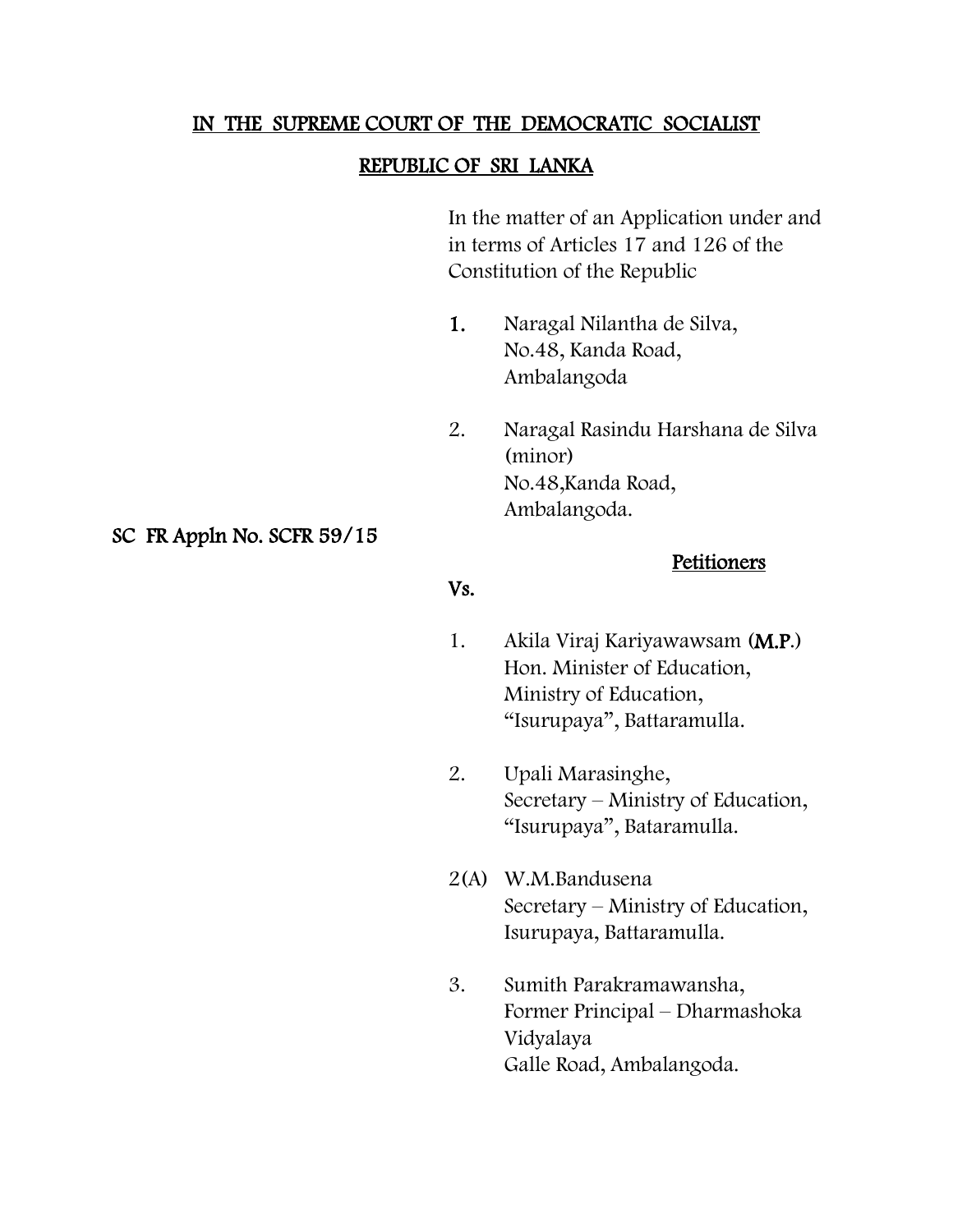- 3A. W.T.Ravindra Pushpakumara, Principal – Dharmashoka Vidyalaye, Galle Road, Ambalangoda.
- 4. R.N.mallawarachchi
- 5. Diyagubaduge Dayarathne
- 6. M.Shirley Chandrasiri
- 7. N.S.T.de Silva

4th to 7th Above All: Members of the Interview Board, (Admissions to Year 1) C/o Dharmashoka /Vidyalaya, Galle Road, Ambalangoda.

- 8. W.T.B.Sarath
- 9. P.D.Pathirathne
- 10. K.P.Ranjith
- 11. Jagath Wellage

4th and 8th to 11th above All: Members of the Appeal Board, (Admission to Year 1) C/o Dharmashoka/Vidyalaya, Galle Road, Ambalangoda.

- 12. Ranjith Chandrasekara, Director-National Schools, Isurupaya, Battaramulla.
- 13. Hon. The Attorney General, Attorney General's Department, Colomb o 12.

### **Respondents**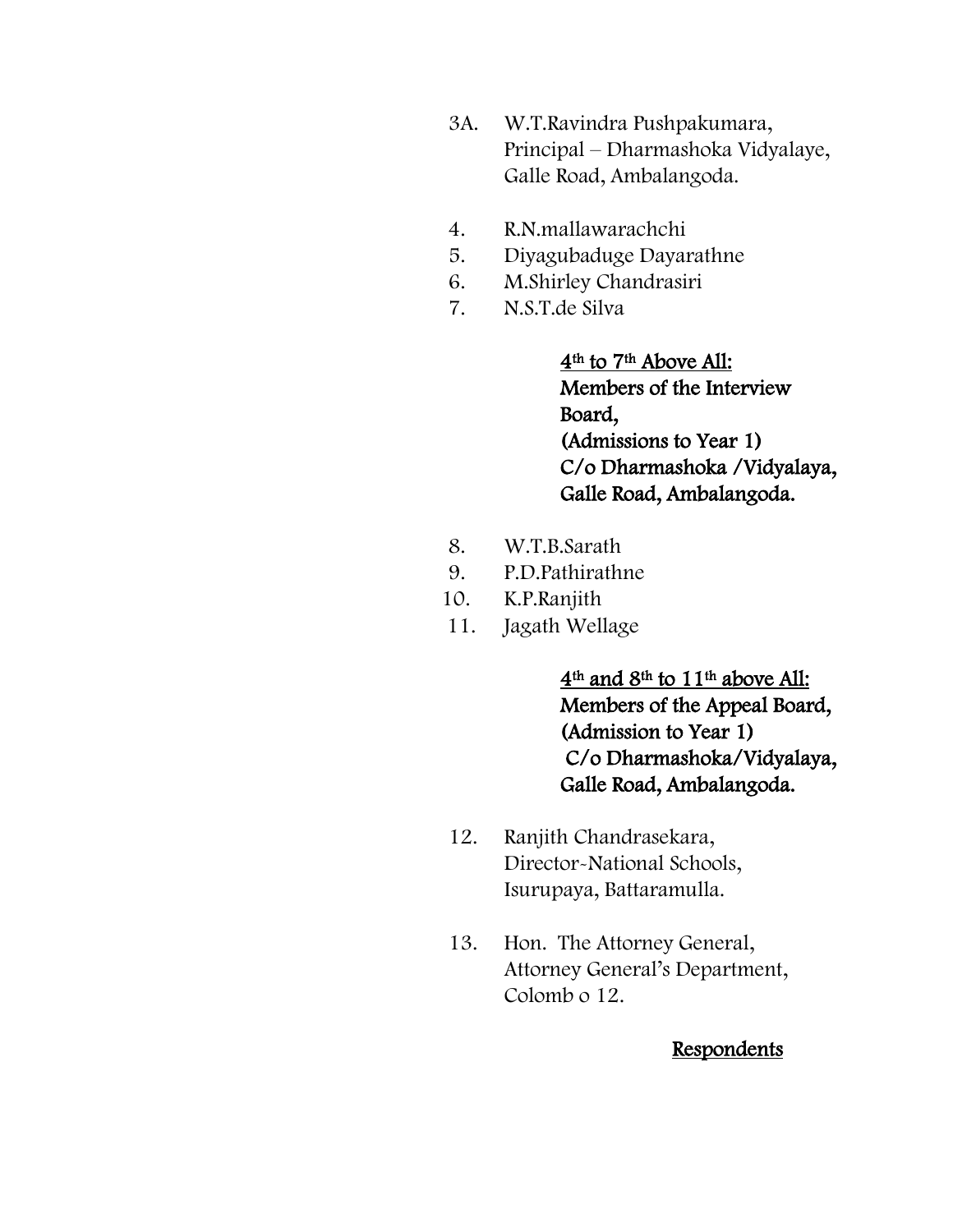## BEFORE: S.E.WANASUNDERA, PC, J, B.P. ALUWIHARE, PC, J & UPALY ABEYRATHNE, J

COUNSEL: Crishmal Warnasuriya with Udani Galappathi and J. Wickramasuriya for the Petitioners. Rajitha Perera, SSC for the1st, 2nd , 3rd, 8th and 13th Respondents.

ARGUED ON: 21.01.2016

DECIDED ON: 28.07.2017

ALUWIHARE, PC, J:

The 1st and the 2nd Petitioners, who are the father and son respectively have alleged, that by the failure on the part of the Respondents to admit the 2nd Petitioner to Grade1 of the Dharmashoka ViDdyalaya, Ambalangoda for the year 2015, the Respondents have violated their fundamental rights guaranteed under Article 12(1) of the Constitution.

Leave to proceed was granted by this court under the said Article on 15<sup>th</sup> June,2015.

The facts of the case as submitted by the Petitioners are as follows:-

It is common ground that admissions of students to government schools for the year 2015 was governed by circular issued by the Ministry of Education bearing No. 23/2013 dated 23.05.2013. It was also not in dispute that the cut off mark for the admission to grade one students for the said school for 2015 was 94.25.

The 2nd Petitioner sought admission to the school under Residency (Proximity/feeder area) category. In terms of the circular P3, the applicant is required to produce proof of residency and marks are allotted for the proximity category based on the criteria laid down in clause 6.1 of the circular P3.

The Petitioners have averred that under the category 6.1 the Petitioners expected to get 96 marks which is well above the cutoff mark referred to above.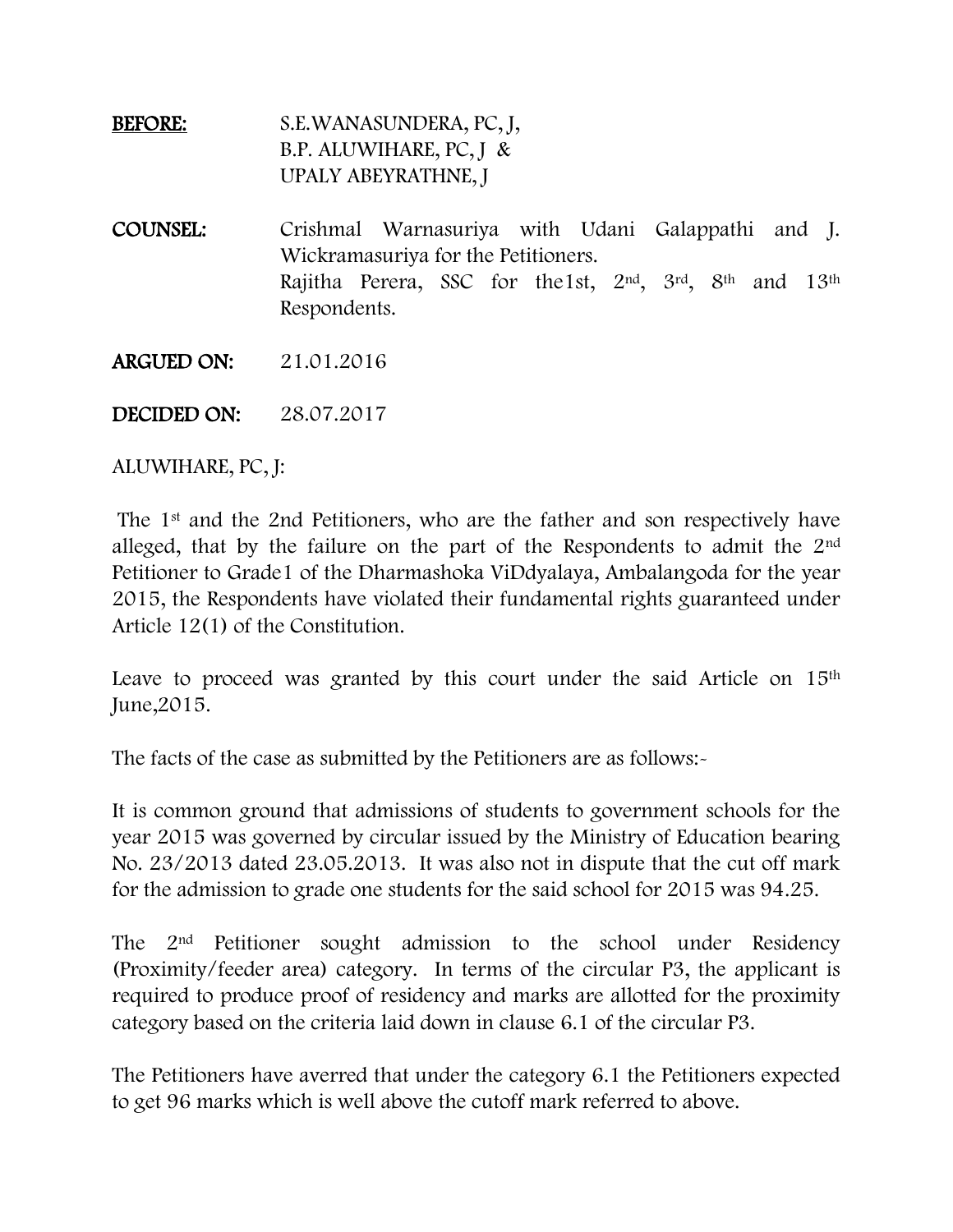The Petitioners have attended an interview on  $6<sup>th</sup>$  October, 2014, held to evaluate the eligibility of the 2nd Petitioner to be admitted to the school concerned. The Petitioners state that the Board of Interview comprising of 3rd to 7th Respondents awarded the 2nd Petitioner 91 marks under the category applied for.

The Petitioners state that, on or about  $5<sup>th</sup>$  January, 2015 the temporary list containing those who were selected was displayed on the notice board. However, the 2nd Petitioner's name had not been among the applicants selected for admission.

Aggrieved by the exclusion of the 2<sup>nd</sup> Petitioner an appeal had been lodged with the 3rd Respondent, the Principal of Dharmasoka Vidyalaya as provided for in clause 9.1 of the circular P3.

The main contention on behalf of the Petitioners was the deduction of 5 marks due to the fact that Devananda Vidyalaya is more proximate to the Petitioners' residence. This deduction was made at the initial interview Petitioner faced on the  $6<sup>th</sup> October, 2014$  and the Appeal Board (which comprised of  $4<sup>th</sup>$ ,  $8<sup>th</sup>$  and  $9<sup>th</sup>$ to 11th Respondents) also had been of the view that the deduction of 5 marks referred to above was justified, in view of the fact that the petitioners' residence is more proximate to Devananda Vidyalaya.

When the final list of students selected was released, the 2nd Petitioner's name had not been there. Petitioners thereafter had sought administrative relief from various quarters but those details are of not much relevancy to decide the issue in this case.

The admission to Grade1 of government schools is a competitive process and the cut off mark is set accordingly.

For the admission to Dharmashoka for the academic year 2015, the cut off mark had been 94.25. As such all applicants who secured the cut off mark or marks above that were taken in.

Hence what is pivotal to the decision in the instant application is to consider whether the 2nd Petitioner had been deprived of any marks that should have been allotted to him.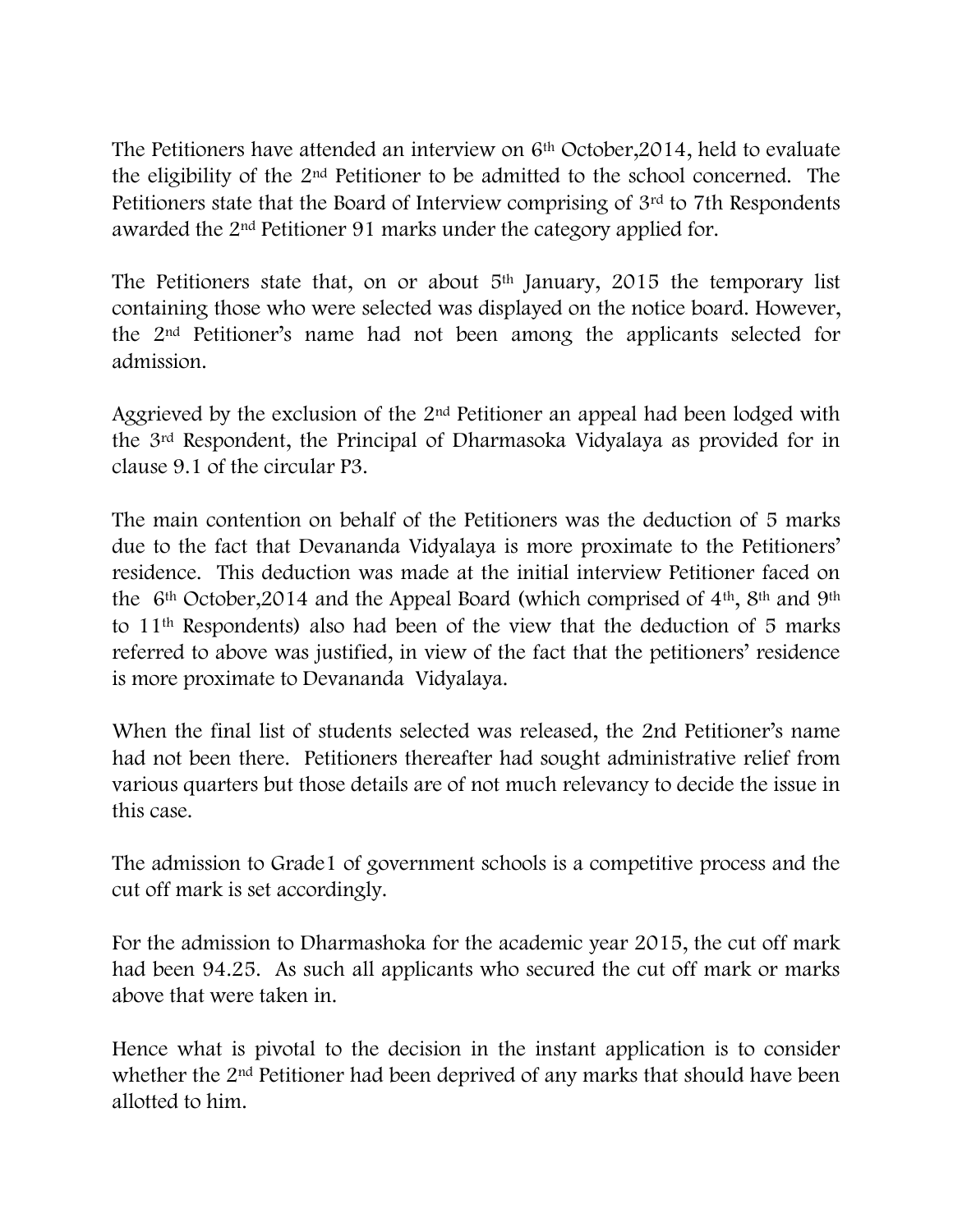As far as allocation of marks are concerned the 2nd Petitioner had obtained 91 marks at the initial interview and that had been confirmed when his case was heard by the Appeal Board.

As to the allocation of marks the Petitioner complains that 5 marks were deducted on the basis that there was another school proximate to the residence of the Petitioner than Dharmashoka College, Ambalangoda, namely Devananda Vidyalaya.

The Petitioners have ie not denied the fact that the said school is more proximate to their residence, and had contended further that they had received a letter from Devenanda Vidyalaya with regad to the enrollement of the 2nd Petitioner to that school, but had not done so due to the distance and the medical condition of the 2nd Petitioner.

In the objections of the 3A Respondent, Principal Dharmashoka Vidyalaya, he had admitted the fact that 5 marks were deducted due to the proximity of Devananda College and in support of that had annexed an extract from "Google map"(3AR4) which shows the location of the residence of the Petitioners and the two schools.According to the same, the distance from the residence of the Petitioners to Devananda College is 397 meters whereas the distance to Dharmashoka Vidiyalaya is 470 meters.

Having considered the submissions of the parties and the documents filed I am of the view, the deduction of marks in respect of the school closer to the Petitioners' residence than Dharmashoka Vidyalaya thus seem justified.

As far as computation and allocation of marks are concerned this is the only aspect raised by the Petitioners and I hold that the Respondents had not deprived the Petitioners the marks due.

The Petitioners have also pointed out that the Respondents have acted in contravention of the express guidelines with regard to the admission criteria.

It was contended on behalf of the Petitioners that only four members of the Appeal Board have signed the final list whereas clause 11.4(a) of the circular requires all members of the Appeal Board to sign the list. In addition, it had ben alleged that as per clause 11.6 of the circular which requires the applicant to be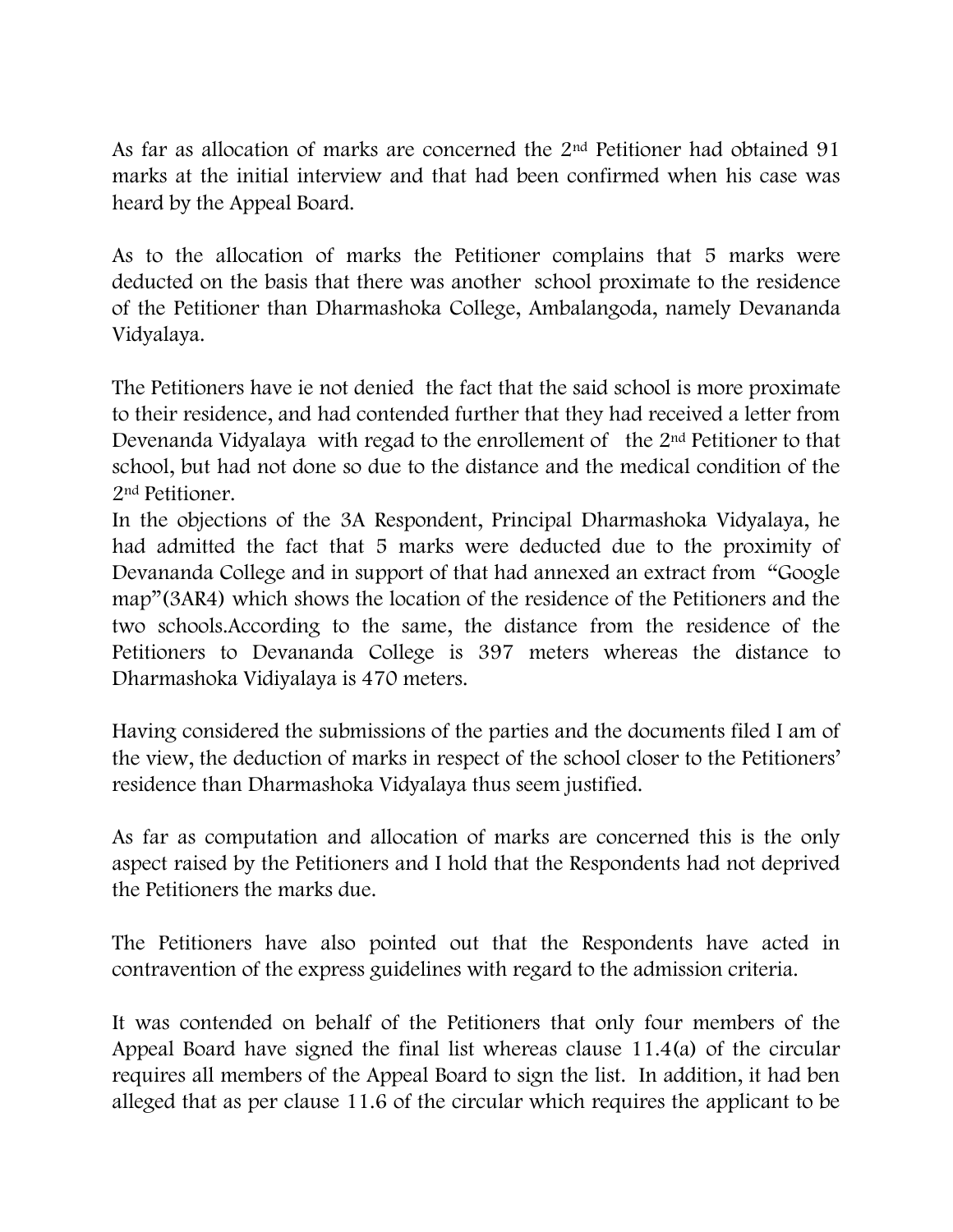informed in writing of the specific reason for the rejection of the application, had been violated by not informing the Petitioners the reason for the rejection of their application.

In response to the breaches alleged by the Petitioners, it is the position of the 3A Respondent that the 5<sup>th</sup> member of the Appeal Board did sign the list subsequently and had produced the copy of the impugned document marked 3AR12. The position of the 3A Respondent is that Clause 11.6 of the circular was complied with by informing the Petitioner with regard to the outcome of the application for admission to the school, which the Petitioners have admitted in their counter affidavits.

I have considered the breaches of the circular alleged by the Petitioners and the responses to the same by the 3A Respondent. At best they are technical in nature, and even if this court is to hold that the alleged breaches have taken place, still it will not have any impact on the marks allotted to the 2<sup>nd</sup> Petitioner.

It was held in the case of Rathnayake vs. Attorney General 1997 2 SLR pg. 98 Chief Justice G.P.S. De Silva held that every wrongful act is not enough ground to complaint of infringement of fundamental rights. The Petitioner must establish unequal or discriminatory treatment.

I am of the view that the breaches of the circular alleged by the Petitioners are of technical nature and had caused no substantial prejudice to the Petitioners.

In the case of C.W.Mackie and Company Ltd. Vs. Hugh Molagoda, Commissioner General of Inland Revenue and others (1986) 1 SLR 300, Chief Justice Sharvananda observed that the equal treatment guaranteed by Article 12 is equal treatment guaranteed by Article 12 is equal treatment in the performance of a lawful act via Article 12, one cannot seek execution of any illegal or invalid act……Fundamental to this postulate of equal treatment is that it should be referable to the exercise of a valid right, formulated in law in contradiction to an illegal right which is valid in law.

The decision referred to above had been consistently followed by the Supreme Court and with approval I wish to refer to the statement made by Justice M.D.H.Fernando in the case of Gamaethige Vs. Siriwardane (1988) 1 SLR 384, wherein His Lordship said "Two wrongs do not make a right, and on proof of the